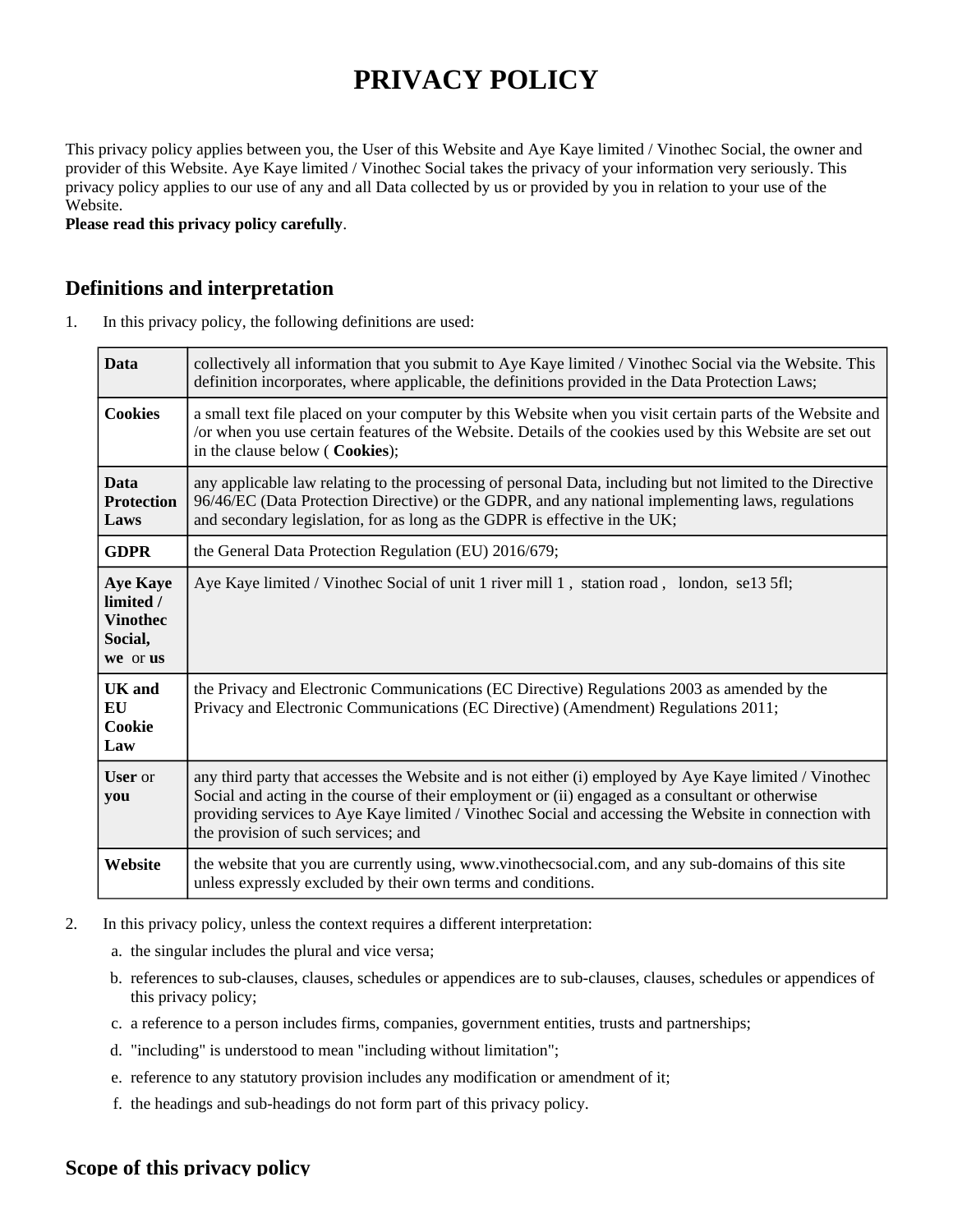- 3. This privacy policy applies only to the actions of Aye Kaye limited / Vinothec Social and Users with respect to this Website. It does not extend to any websites that can be accessed from this Website including, but not limited to, any links we may provide to social media websites.
- 4. For purposes of the applicable Data Protection Laws, Aye Kaye limited / Vinothec Social is the "data controller". This means that Aye Kaye limited / Vinothec Social determines the purposes for which, and the manner in which, your Data is processed.

## **Data collected**

- 5. We may collect the following Data, which includes personal Data, from you:
	- a. name;
	- b. date of birth;

**Scope of this privacy policy policy policy policy policy policy policy policy policy policy policy policy poli** 

- c. gender;
- d. job title;
- e. profession;
- f. contact Information such as email addresses and telephone numbers;
- g. demographic information such as postcode, preferences and interests;
- h. financial information such as credit / debit card numbers;
- i. IP address (automatically collected);
- j. web browser type and version (automatically collected);
- k. operating system (automatically collected);
- l. a list of URLs starting with a referring site, your activity on this Website, and the site you exit to (automatically collected);

in each case, in accordance with this privacy policy.

#### **How we collect Data**

- 6. We collect Data in the following ways:
	- a. data is given to us by you ;
	- b. data is received from other sources; and
	- c. data is collected automatically.

#### **Data that is given to us by you**

- 7. Aye Kaye limited / Vinothec Social will collect your Data in a number of ways, for example:
	- a. when you contact us through the Website, by telephone, post, e-mail or through any other means;
	- b. when you register with us and set up an account to receive our products/services;
	- c. when you complete surveys that we use for research purposes (although you are not obliged to respond to them);
	- d. when you enter a competition or promotion through a social media channel;
	- e. when you make payments to us, through this Website or otherwise;
	- f. when you elect to receive marketing communications from us;
	- g. when you use our services;
	- h. ;

in each case, in accordance with this privacy policy.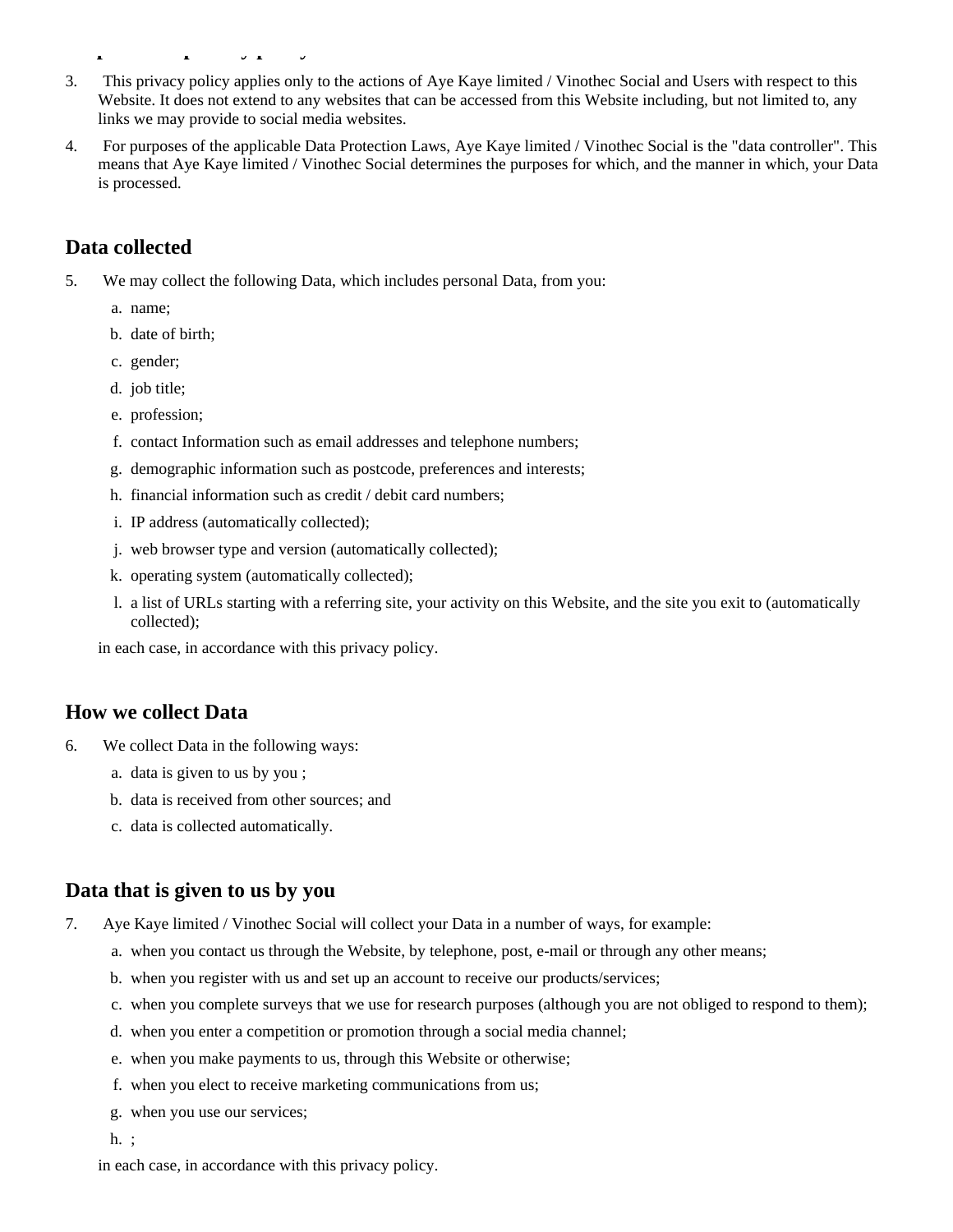## **Data that is received from third parties**

a. . 8. Aye Kaye limited / Vinothec Social will receive Data about you from the following third parties:

## **Data that is received from publicly available third parties sources**

9. We will receive Data about you from the following publicly available third party sources:

a. .

## **Data that is collected automatically**

- 10. To the extent that you access the Website, we will collect your Data automatically, for example:
	- a. we automatically collect some information about your visit to the Website. This information helps us to make improvements to Website content and navigation, and includes your IP address, the date, times and frequency with which you access the Website and the way you use and interact with its content.
	- b. we will collect your Data automatically via cookies, in line with the cookie settings on your browser. For more information about cookies, and how we use them on the Website, see the section below, headed "Cookies".

## **Our use of Data**

11. Any or all of the above Data may be required by us from time to time in order to provide you with the best possible service and experience when using our Website. Specifically, Data may be used by us for the following reasons:

- a. internal record keeping;
- b. improvement of our products / services;
- c. transmission by email of marketing materials that may be of interest to you;
- d. contact for market research purposes which may be done using email, telephone, fax or mail. Such information may be used to customise or update the Website;

in each case, in accordance with this privacy policy.

- 12. We may use your Data for the above purposes if we deem it necessary to do so for our legitimate interests. If you are not satisfied with this, you have the right to object in certain circumstances (see the section headed "Your rights" below).
- 13. For the delivery of direct marketing to you via e-mail, we'll need your consent, whether via an opt-in or soft-opt-in:
	- a. soft opt-in consent is a specific type of consent which applies when you have previously engaged with us (for example, you contact us to ask us for more details about a particular product/service, and we are marketing similar products/services). Under "soft opt-in" consent, we will take your consent as given unless you opt-out.
	- b. for other types of e-marketing, we are required to obtain your explicit consent; that is, you need to take positive and affirmative action when consenting by, for example, checking a tick box that we'll provide.
	- c. if you are not satisfied about our approach to marketing, you have the right to withdraw consent at any time. To find out how to withdraw your consent, see the section headed "Your rights" below.
- 14. When you register with us and set up an account to receive our services, the legal basis for this processing is the performance of a contract between you and us and/or taking steps, at your request, to enter into such a contract.
- 15. We may use your Data to show you Aye Kaye limited / Vinothec Social adverts and other content on other websites. If you do not want us to use your data to show you Aye Kaye limited / Vinothec Social adverts and other content on other websites, please turn off the relevant cookies (please refer to the section headed "Cookies" below).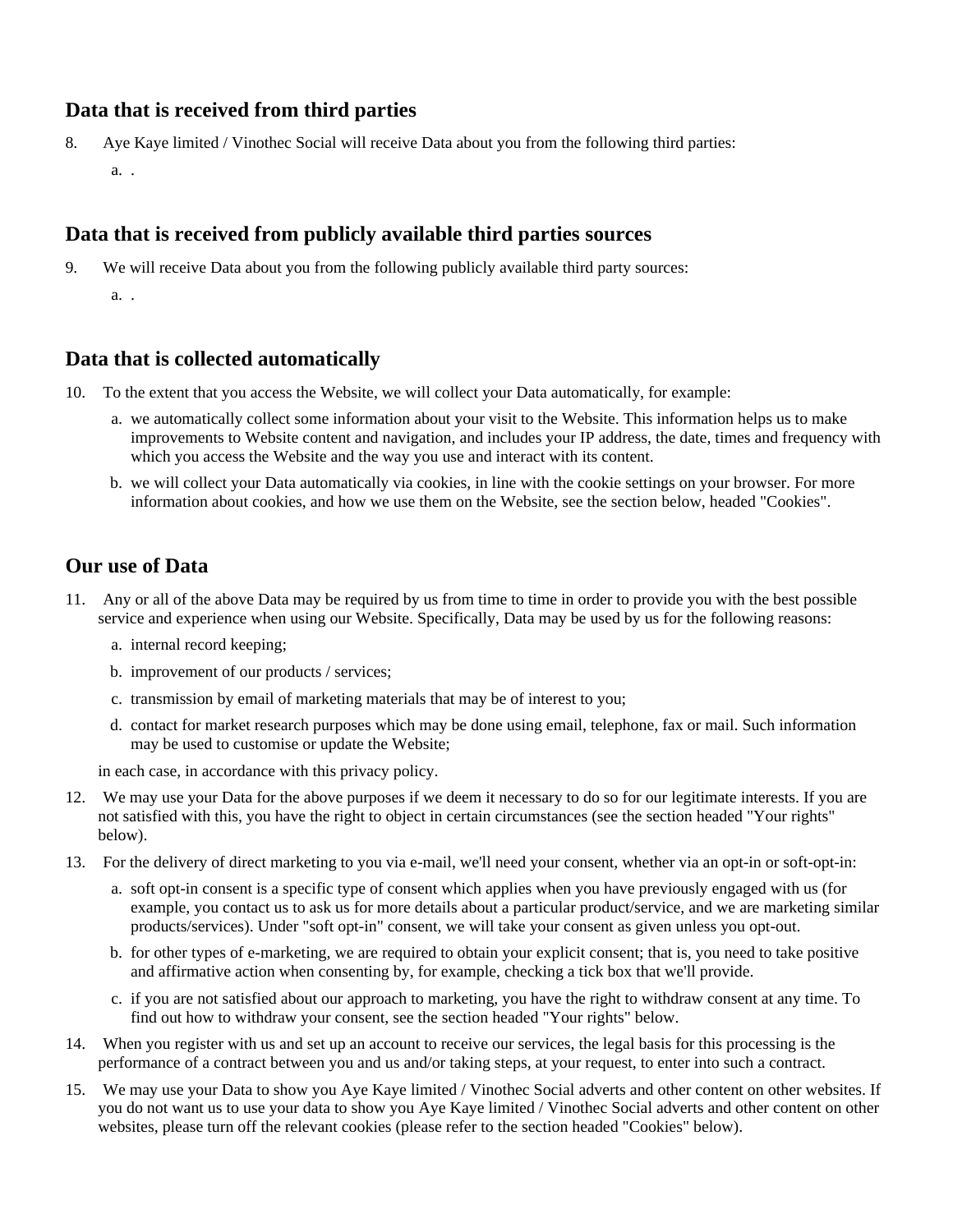## **Who we share Data with**

16. We may share your Data with the following groups of people for the following reasons:

- a. any of our group companies or affiliates to ensure the proper administration of your website and business;
- b. our employees, agents and/or professional advisors to obtain advice from professional advisers;

in each case, in accordance with this privacy policy.

## **Keeping Data secure**

17. We will use technical and organisational measures to safeguard your Data, for example:

- a. access to your account is controlled by a password and a user name that is unique to you.
- b. we store your Data on secure servers.
- c. payment details are encrypted using SSL technology (typically you will see a lock icon or green address bar (or both) in your browser when we use this technology.
- 18. Technical and organisational measures include measures to deal with any suspected data breach. If you suspect any misuse or loss or unauthorised access to your Data, please let us know immediately by contacting us via this e-mail address: hello@vinothecsocial.com.
- 19. If you want detailed information from Get Safe Online on how to protect your information and your computers and devices against fraud, identity theft, viruses and many other online problems, please visit www.getsafeonline.org. Get Safe Online is supported by HM Government and leading businesses.

### **Data retention**

- 20. Unless a longer retention period is required or permitted by law, we will only hold your Data on our systems for the period necessary to fulfil the purposes outlined in this privacy policy or until you request that the Data be deleted.
- 21. Even if we delete your Data, it may persist on backup or archival media for legal, tax or regulatory purposes.

## **Your rights**

- 22. You have the following rights in relation to your Data:
	- a. **Right to access** the right to request (i) copies of the information we hold about you at any time, or (ii) that we modify, update or delete such information. If we provide you with access to the information we hold about you, we will not charge you for this, unless your request is "manifestly unfounded or excessive." Where we are legally permitted to do so, we may refuse your request. If we refuse your request, we will tell you the reasons why.
	- b. **Right to correct** the right to have your Data rectified if it is inaccurate or incomplete.
	- c. **Right to erase** the right to request that we delete or remove your Data from our systems.
	- d. **Right to restrict our use of your Data** the right to "block" us from using your Data or limit the way in which we can use it.
	- e. **Right to data portability** the right to request that we move, copy or transfer your Data.
	- f. **Right to object** the right to object to our use of your Data including where we use it for our legitimate interests.
- 23. To make enquiries, exercise any of your rights set out above, or withdraw your consent to the processing of your Data (where consent is our legal basis for processing your Data), please contact us via this e-mail address: hello@vinothecsocial.com.
- 24. If you are not satisfied with the way a complaint you make in relation to your Data is handled by us, you may be able to refer your complaint to the relevant data protection authority. For the UK, this is the Information Commissioner's Office (ICO). The ICO's contact details can be found on their website at https://ico.org.uk/.
- 25. It is important that the Data we hold about you is accurate and current. Please keep us informed if your Data changes during the period for which we hold it.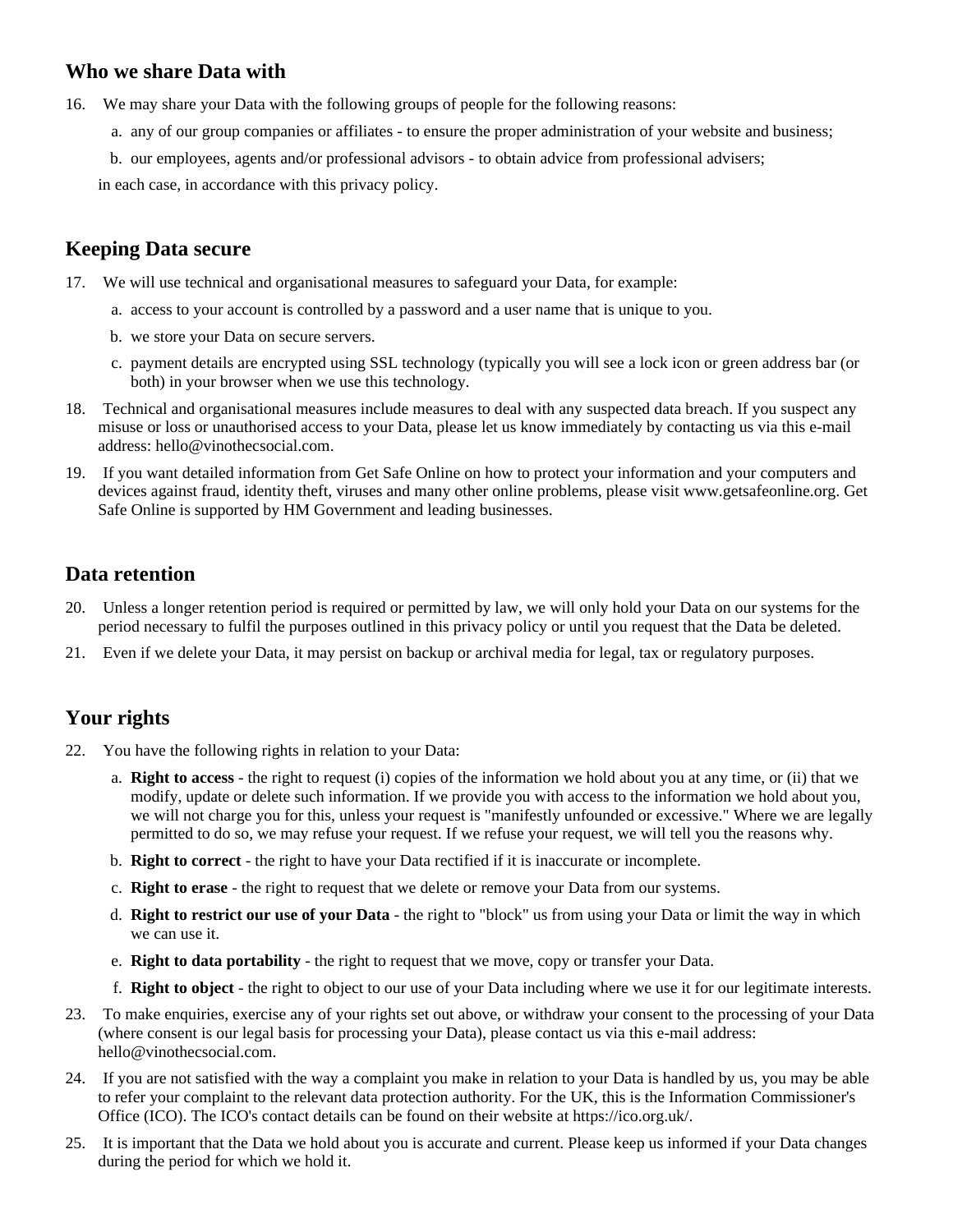## **Links to other websites**

26. This Website may, from time to time, provide links to other websites. We have no control over such websites and are not responsible for the content of these websites. This privacy policy does not extend to your use of such websites. You are advised to read the privacy policy or statement of other websites prior to using them.

## **Changes of business ownership and control**

- 27. Aye Kaye limited / Vinothec Social may, from time to time, expand or reduce our business and this may involve the sale and/or the transfer of control of all or part of Aye Kaye limited / Vinothec Social. Data provided by Users will, where it is relevant to any part of our business so transferred, be transferred along with that part and the new owner or newly controlling party will, under the terms of this privacy policy, be permitted to use the Data for the purposes for which it was originally supplied to us.
- 28. We may also disclose Data to a prospective purchaser of our business or any part of it.
- 29. In the above instances, we will take steps with the aim of ensuring your privacy is protected.

## **Cookies**

- 30. This Website may place and access certain Cookies on your computer. Aye Kaye limited / Vinothec Social uses Cookies to improve your experience of using the Website and to improve our range of products and services. Aye Kaye limited / Vinothec Social has carefully chosen these Cookies and has taken steps to ensure that your privacy is protected and respected at all times.
- 31. All Cookies used by this Website are used in accordance with current UK and EU Cookie Law.
- 32. Before the Website places Cookies on your computer, you will be presented with a message bar requesting your consent to set those Cookies. By giving your consent to the placing of Cookies, you are enabling Aye Kaye limited / Vinothec Social to provide a better experience and service to you. You may, if you wish, deny consent to the placing of Cookies; however certain features of the Website may not function fully or as intended.
- 33. This Website may place the following Cookies:

| <b>Type of Cookie</b>          | <b>Purpose</b>                                                                                                                                                                                                                                                                                                     |
|--------------------------------|--------------------------------------------------------------------------------------------------------------------------------------------------------------------------------------------------------------------------------------------------------------------------------------------------------------------|
| Strictly necessary cookies     | These are cookies that are required for the operation of our website. They<br>include, for example, cookies that enable you to log into secure areas of our<br>website, use a shopping cart or make use of e-billing services.                                                                                     |
| Analytical/performance cookies | They allow us to recognise and count the number of visitors and to see how<br>visitors move around our website when they are using it. This helps us to<br>improve the way our website works, for example, by ensuring that users are<br>finding what they are looking for easily.                                 |
| <b>Functionality cookies</b>   | These are used to recognise you when you return to our website. This enables us<br>to personalise our content for you, greet you by name and remember your<br>preferences (for example, your choice of language or region).                                                                                        |
| Targeting cookies              | These cookies record your visit to our website, the pages you have visited and the<br>links you have followed. We will use this information to make our website and<br>the advertising displayed on it more relevant to your interests. We may also share<br>this information with third parties for this purpose. |

- 34. You can find a list of Cookies that we use in the Cookies Schedule.
- 35. You can choose to enable or disable Cookies in your internet browser. By default, most internet browsers accept Cookies but this can be changed. For further details, please consult the help menu in your internet browser.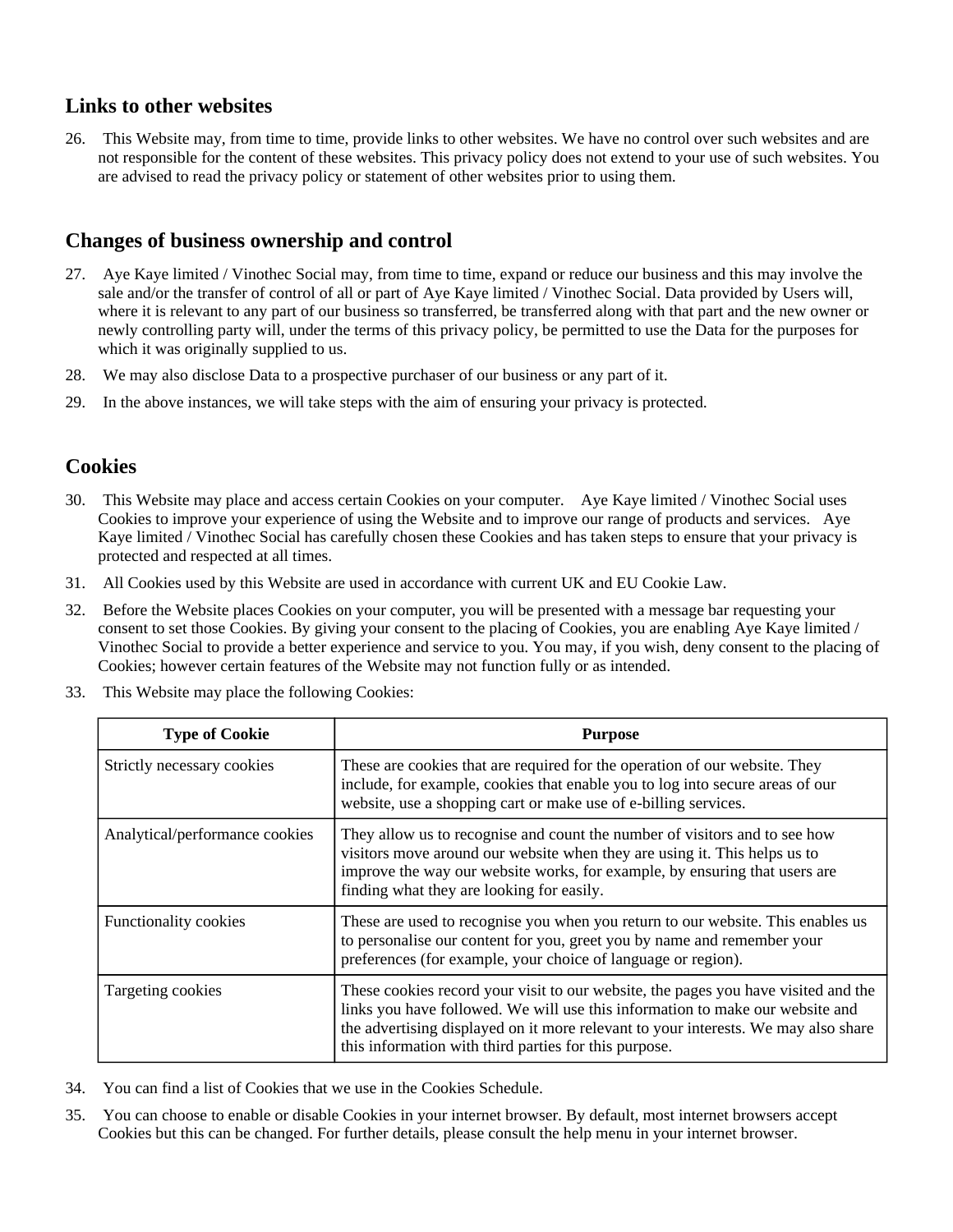- 36. You can choose to delete Cookies at any time; however you may lose any information that enables you to access the Website more quickly and efficiently including, but not limited to, personalisation settings.
- 37. It is recommended that you ensure that your internet browser is up-to-date and that you consult the help and guidance provided by the developer of your internet browser if you are unsure about adjusting your privacy settings.
- 38. For more information generally on cookies, including how to disable them, please refer to aboutcookies.org. You will also find details on how to delete cookies from your computer.

## **General**

- 39. You may not transfer any of your rights under this privacy policy to any other person. We may transfer our rights under this privacy policy where we reasonably believe your rights will not be affected.
- 40. If any court or competent authority finds that any provision of this privacy policy (or part of any provision) is invalid, illegal or unenforceable, that provision or part-provision will, to the extent required, be deemed to be deleted, and the validity and enforceability of the other provisions of this privacy policy will not be affected.
- 41. Unless otherwise agreed, no delay, act or omission by a party in exercising any right or remedy will be deemed a waiver of that, or any other, right or remedy.
- 42. This Agreement will be governed by and interpreted according to the law of England and Wales. All disputes arising under the Agreement will be subject to the exclusive jurisdiction of the English and Welsh courts.

## **Changes to this privacy policy**

43. Aye Kaye limited / Vinothec Social reserves the right to change this privacy policy as we may deem necessary from time to time or as may be required by law. Any changes will be immediately posted on the Website and you are deemed to have accepted the terms of the privacy policy on your first use of the Website following the alterations.

You may contact Aye Kaye limited / Vinothec Social by email at hello@vinothecsocial.com.

## **Attribution**

44. This privacy policy was created using a document from [Rocket Lawyer](https://www.rocketlawyer.com/gb/en/) (https://www.rocketlawyer.com/gb/en). **16 December 2020**